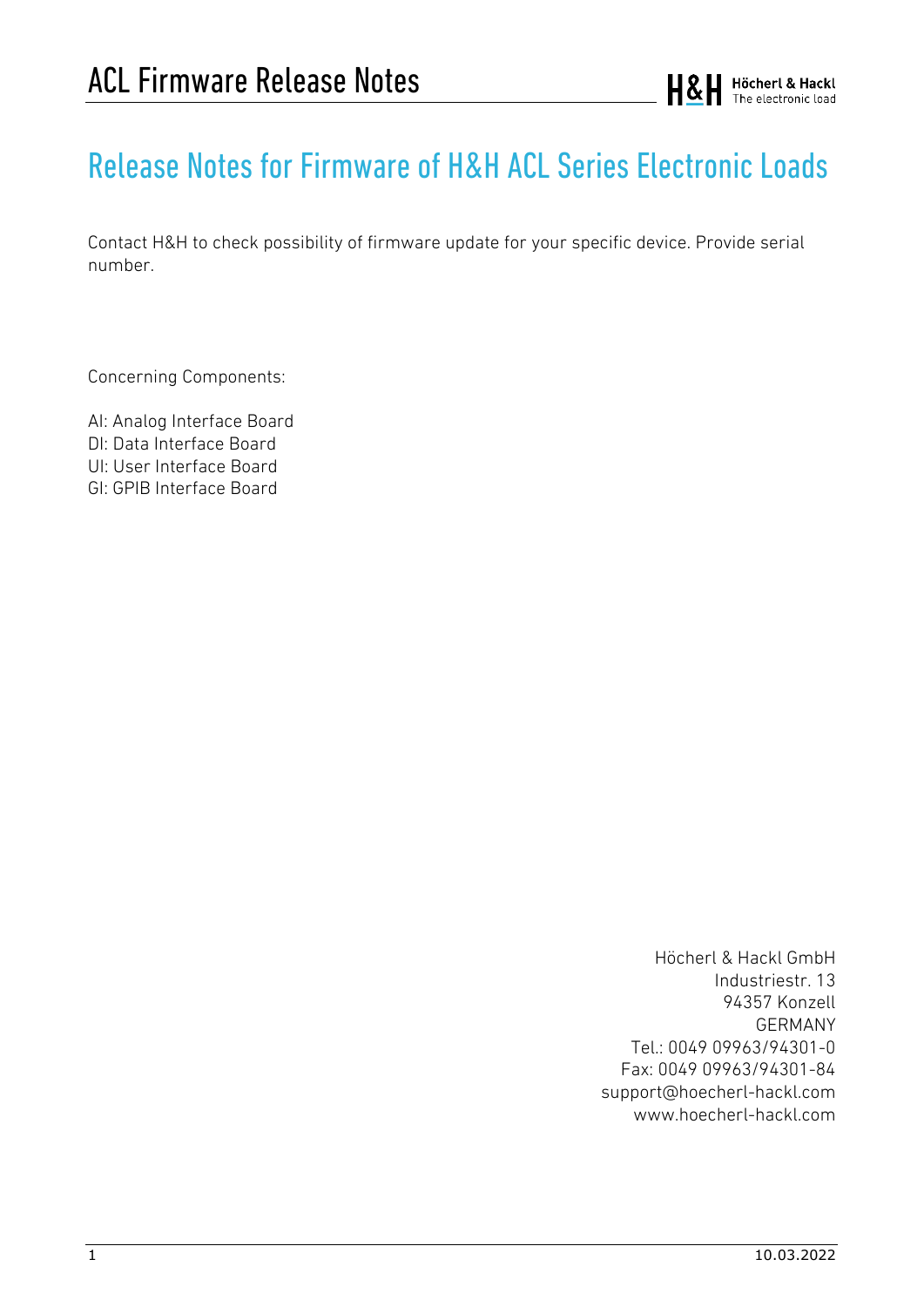### Firmware Release: AI1.3.1 DI1.3.1 UI1.3.2

#### Enhancements / Changed

- $\triangleright$  Added functionality and parameter for service test state.
- $\triangleright$  Added functionality and parameters for debouncing status signals STAT ERR PSC and STAT\_OVP.
- Enhanced usability of Graphical Data Viewer and Arbitrary Waveform Graph dialogs.
- $\triangleright$  Added displaying of relative timestamp of the measurement point to the Graphical Data Viewer dialog.
- Renamed "User Manual Export" dialog to "User Manual".
- Added QR code which links to the user manual download at H&H website.
- $\triangleright$  Enhanced Remote Notification popup window in order to display extended ASCII set characters.
- $\triangleright$  Added displaying of initiated functions in status window which are active in manual operation.
- $\triangleright$  Enhanced test coverage of the display touch sensor test.
- $\triangleright$  Improved displaying of OK and ESC side buttons in various dialogs.
- $\triangleright$  Enhanced reset execution

#### Bugfixes / Corrected

- $\triangleright$  Fixed bug in DC current protection calibration function.
- $\triangleright$  Fixed a bug that caused some undefined UI-specific settings when the "reload last" settings" function failed on power-up.
- Fixed bug that caused displaying of wrong peak voltage in "Measured Waveform" main view.

Backwards Compatible Hardware: Yes Software: Yes

### Firmware Release: AI1.3.0 DI1.3.0 UI1.3.1

Enhancements / Changed

- Changed formula character for the reactive power from "Q" to "Qd" according to DIN40110-1 on UI.
- $\triangleright$  Improved handling of the focused widgets during calibration procedure.

#### Bugfixes / Corrected

 $\triangleright$  Fixed bug in DC current protection calibration function.

Backwards Compatible Hardware: Yes Software: Yes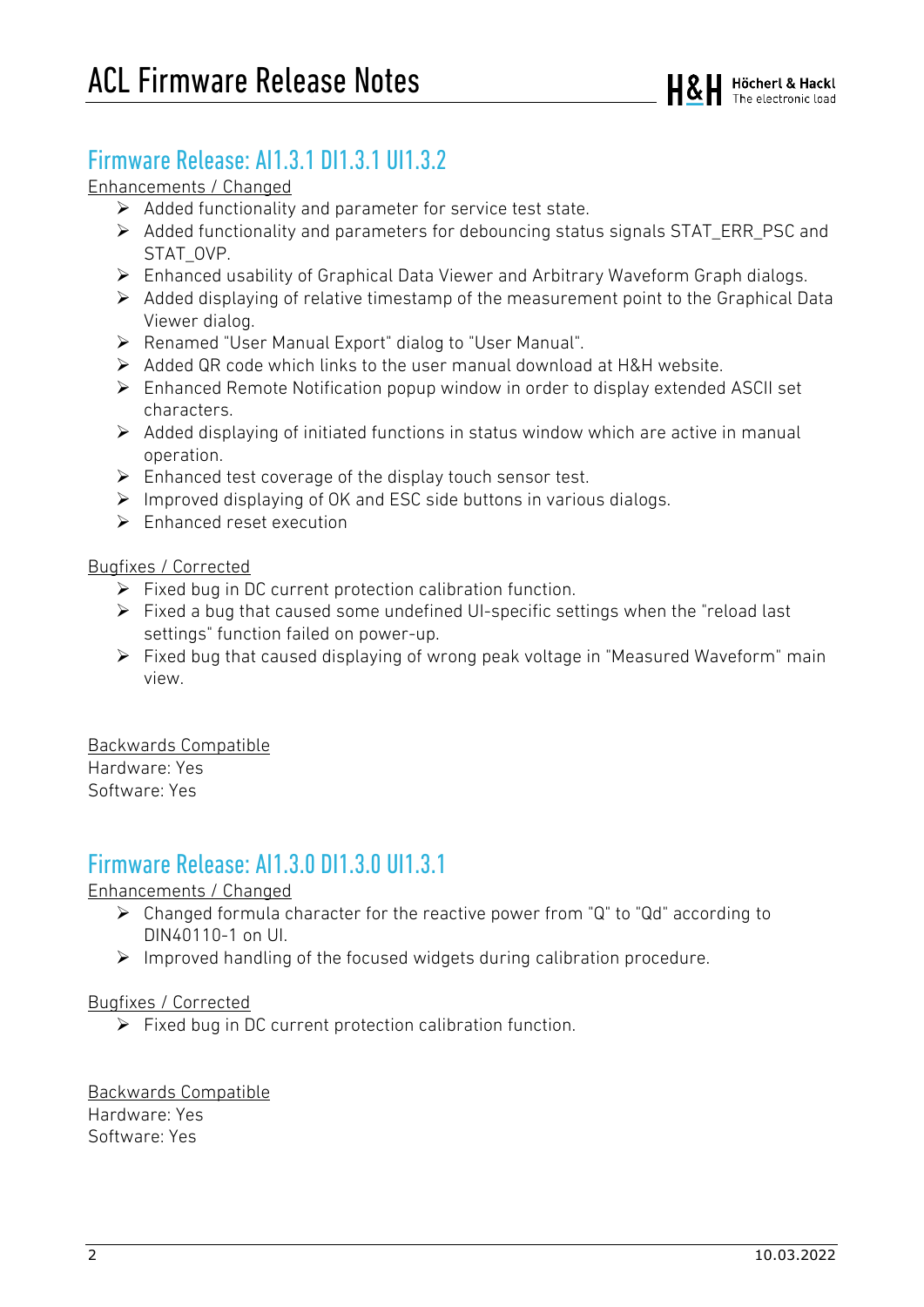### Firmware Release: AI1.3.0 DI1.3.0 UI1.3.0

#### New Features/Added

- $\triangleright$  Added continuous background execution of the data logging function for the yt main view.
- Added displaying of AI slave controller firmware version to Technical Data dialog.
- $\triangleright$  Added functionality to control the enable state of the phase/channel selection window in order to avoid phase/channel change during calibration, etc.
- $\triangleright$  Added functionality to control the enable state of the status overview window in order to avoid calling the status overview window during a FW update, data transfer, etc.
- $\triangleright$  Added confirmation message box after pressing the ESC or HOME side button in Harmonics Waveform and Arbitrary Waveform dialog.
- $\triangleright$  Added possibility to enter the relative adjustment points with one decimal place.
- $\triangleright$  Fixed bug in UI\_Client module which prevented from proper calibration of the level signals via UI.

#### Enhancements / Changed

 $\triangleright$  Ported firmware to new microcontroller.

#### Bugfixes / Corrected

 $\triangleright$  Fixed color issue in Data Export to USB dialog.

#### Backwards Compatible

Hardware: No – firmware only for AI board rev. 8 or higher! Software: Yes

### Firmware Release: AI1.2.0 DI1.2.0 UI1.2.1

#### New Features/Added

- Added functionality for commands/queries :DISPlay:TEXT, :LIST:POINts?, :LIST:TIME? and SYSTem:BEEP
- $\triangleright$  Added a list function specific main screen.
- $\triangleright$  Added Alarms dialog which allows the configuration of alarm notifications.
- $\triangleright$  Added Graphical Data Viewer dialog for the displaying of measurement data.
- Added "Toggle Settings" functionality for fast switching of the setting value in standard main view.
- Added Settings Export/Import from/to an attached USB flash drive.
- $\triangleright$  Added displaying of total current and power values for parallel channels in Technical Data dialog.
- Added displaying of internal memory usage to Status Overview popup window.

#### Enhancements / Changed

- $\triangleright$  Expanded shortcut popup window and made it scrollable.
- $\triangleright$  Improved FW Update Selection dialog in order to allow updating the GPIB interface during initial operation or in production mode.
- $\triangleright$  Enhanced the error queue management for local and remote errors.
- $\triangleright$  Increased backlight intensity in dimmed state.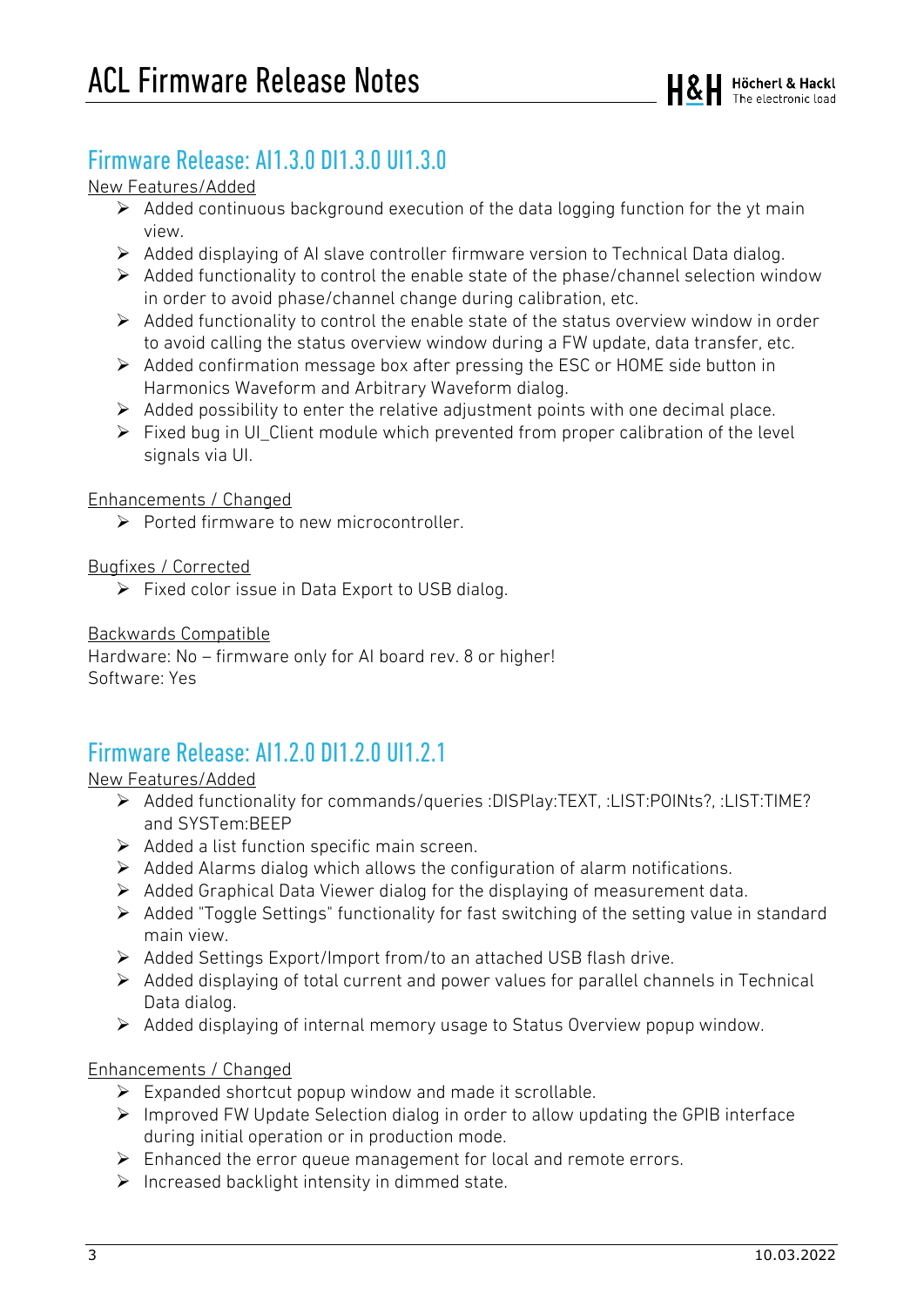- $\triangleright$  Added a warning text if the precalculated amount of measurement points of the list function exceeds the size of the internal measurement data memory.
- $\triangleright$  Extended Data Export to USB dialog by an additional button to export data from the "Data Viewer" memory.
- $\triangleright$  Reordered layout for the settings memory in internal EEPROM.

#### Backwards Compatible

#### Hardware: Yes Note: The settings memory on UI becomes invalid after this update. Reset to factory settings after the update.

Software: Yes

### Firmware Release: AI1.1.0 DI1.1.0 UI1.1.0

#### New Features/Added

 $\triangleright$  Added functionality for master-slave mode.

#### Enhancements / Changed

- Removed "extern." synchronization from Waveform dialog if the I/O Port is not available.
- Removed useless information texts in Factory Settings, Reset and Save/Recall dialog screens for single phase devices.
- $\triangleright$  Added channel master slave (parallel) operation for current/power range expansion.
- $\triangleright$  Changed rated current specification in the Technical Data dialog for 3-phase devices to e.g. "3 x 10 A".
- $\triangleright$  Added a status overview popup window for devices or systems with multiple phases.
- $\triangleright$  Extended the creation and editing of the list function by an add and remove list point function.
- $\triangleright$  Added relative input method for the arbitrary waveform if the setting level is controlled externally via the I/O port.
- $\triangleright$  Added displaying of a new icon if the USB flash drive must not be detached when a file is open.
- $\triangleright$  Enhanced indication of OV condition in order to allow entering the parameter menu during pending OV conditions.
- $\triangleright$  Improved the labeling of the delete buttons in the virtual keypad window.
- $\triangleright$  Limited the minimum current and voltage scaling from 0.1 % to 1 % of the corresponding RMS value in measured waveform main screen.
- $\triangleright$  Increased the default time before dimming the display from 10 s to 30 s.

#### Bugfixes / Corrected

 $\triangleright$  Corrected the unit for the power settings in input mode AC (from W in VA).

#### Backwards Compatible

Hardware: Yes Software: Yes